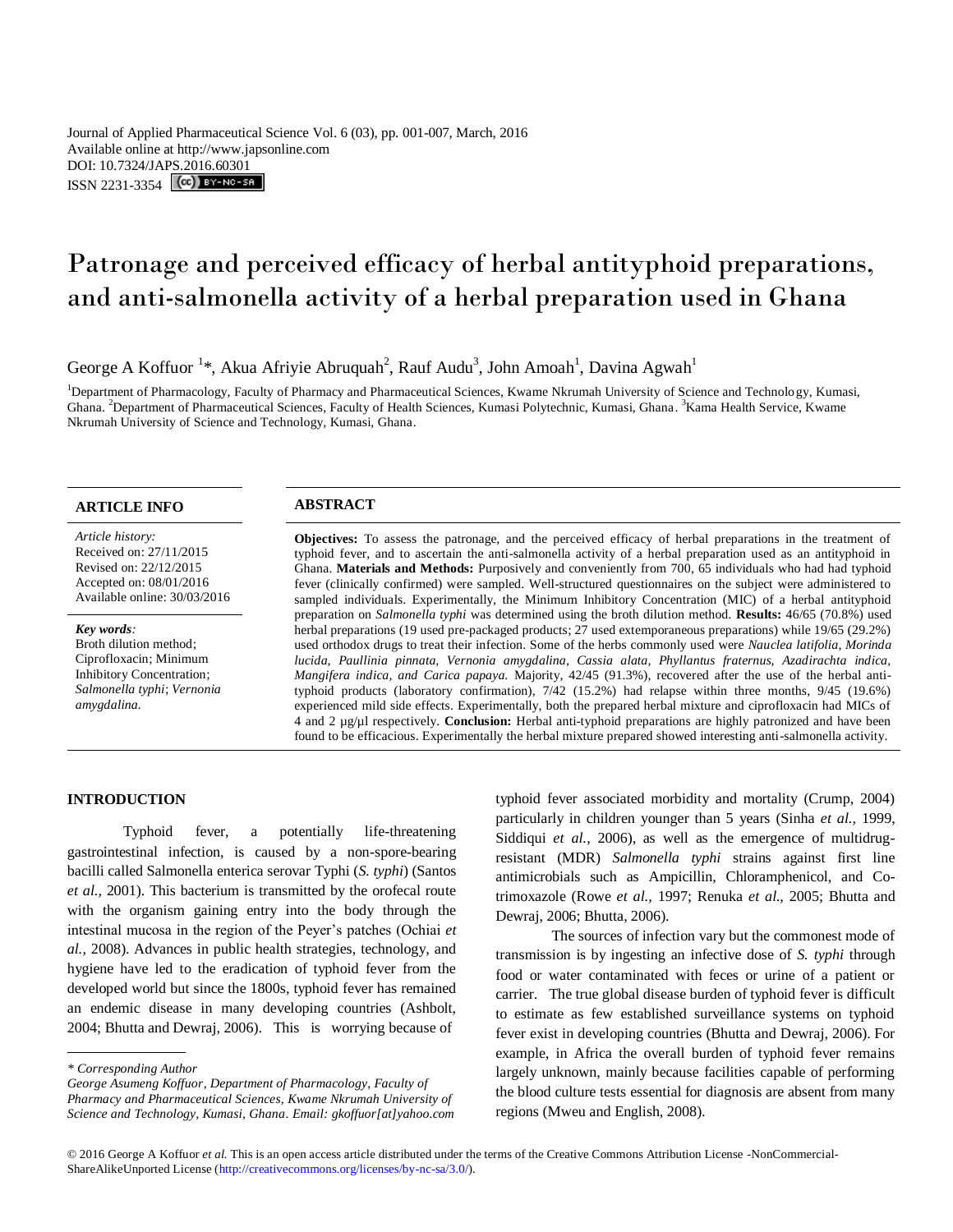Typhoid fever like malaria and schistosomiasis, is one of the commonest febrile illnesses in developing countries (Hathout, 1970; Nsutebu, 2003; Ochiai *et al.,* 2008). Factors that influence the extent and the overall clinical outcome of the disease include the patient's age and or immune status, vaccination history, the amount of inoculum ingested, the choice of antimicriobial agent as well as rising antimicrobial resistance which has led to increased disease related hospitalization and complications (Sinha *et al.,* 1999; Brooks *et al.,* 2005; Siddiqui *et al.,* 2006). Untreated typhoid fever can lead to gruelling complications such as gastrointestinal haemorrhage, ileal perforation, hepatomegaly, anorexia, diarrhoea, toxicity, encephalopathy, myocarditis and disseminated intravascular coagulation (McConkey, 2002, Mert *et al.,* 2004). For decades, the antibiotics Chloramphenicol, Ampicillin, and Cotrimoxazole were the mainstay of typhoid treatment (Acharya *et al.,* 1995). However, the widespread emergence of multidrug-resistant (MDR) *S. typhi* strains necessitated the search for other therapeutic alternatives such as the fluoroquinolones (Ciprofloxacin, Norfloxacin, and Ofloxacin), the third generation cephalosporins (e.g. Ceftriazone), and the azalides (e.g. azithromycin) (Mirza *et al.,* 1996). Flouroquinolones are however restricted from routine use in children and quinolone– resistant *S. typhi* strains have been documented (Wallace *et al.,* 1993; *Wain et al.,* 1996; Vinh *et al.,* 1996). Ceftriazone is highly effective against *S*. *typhi* but parenteral administration limits its usage (Wallace *et al.,* 1993). Azithromycin is however very effective against *S. typhi* (Butler and Girard, 1993). These drugs are very expensive and less affordable to a majority of individuals in developing countries such as Ghana, hence a greater proportion of the population resort to the use of herbal medicines which are generally affordable and easily accessible to the majority. It is estimated that about 80 % of the world's population rely on traditional medicine particularly herbal medicine for primary health care because of less side effect profile, better compatibility with the human body, efficacy and better cultural acceptability (Gijtenbeek *et al.,* 1999, Abbiw *et al.,* 2002, WHO, 2003). Ghana is a land of immense biodiversity and a hub of very potent and efficacious herbal medicines which are involved either in the holistic treatment of diseases or in the alleviation of symptoms. An impressive number of plants have been used traditionally in the treatment of typhoid fever in Africa and in Ghana since time immemorial such as *Vernonia amygdalina* (Asteraceae), and *Nauclea latifolia* (Rubiaceae) (Omobuwajo *et al.,* 2008). This study involving a survey, and laboratory investigation was therefore carried out to assess the patronage and perceived efficacy of herbal preparations in the treatment of typhoid fever and to ascertain the anti-salmonella activity of a herbal preparation used as an antityphoid drug in Ghana.

#### **METHODOLOGY**

#### **Study area**

The study was conducted at Asafo, Ayigya, Adum and Bantama which are suburbs in Kumasi, the capital of the Ashanti Region of Ghana. These areas were selected because they are densely populated with people from different ethnic groups and cultural diversity, high commercial activity and well established industries.

### **Sampling technique and sample size**

Non-probability and random sampling sampling methods were used to sample 700 individuals who were randomly interviewed to ascertain that the individual had had typhoid fever before. Of these, 65 individuals were purposively and conveniently sampled to participate in this study.

#### **Inclusion criteria**

A total of sixty five individuals were selected for this study based of the following;

- The individuals had been laboratory diagnosed of typhoid fever within the last five years.
- The individual was presently diagnosed with typhoid fever.
- The individuals used either herbal remedies, orthodox/ allopathic medicine or both for the treatment of the disease before but at different times.

# **Exclusion criteria**

After the preliminary interview, most individuals were excluded from the study because those individuals;

- Had not been laboratory diagnosed of typhoid fever in the last five years.
- Had been presumptively diagnosed with typhoid fever.
- Had been laboratory diagnosed of typhoid fever but had used only orthodox/allopathic drugs for treatment.
- Only knew about typhoid fever and its symptoms.
- Knew the herbal drugs for typhoid fever but had not used any of them before in therapy.

## **Study design**

A well-structured questionnaire designed to include close and open ended questions was pretested on a convenient sample of 10 individuals for easy comprehension and easy readability. Semistructured interviews were conducted (between November 2013 and March, 2014) in twi (the local language of the indigenous people; which is spoken and understood by all) where necessary after verbal consent was sought from participants.

# **Study variables**

Data gathered from respondents included their bio-data, choices of drugs (herbal or orthodox medicines), patronage of herbal anti-typhoid preparation, how long herbal antityphoid drugs had been used by the respondents, names of herbs used, and perceived efficacy of anti-typhoid herbal preparation, among others.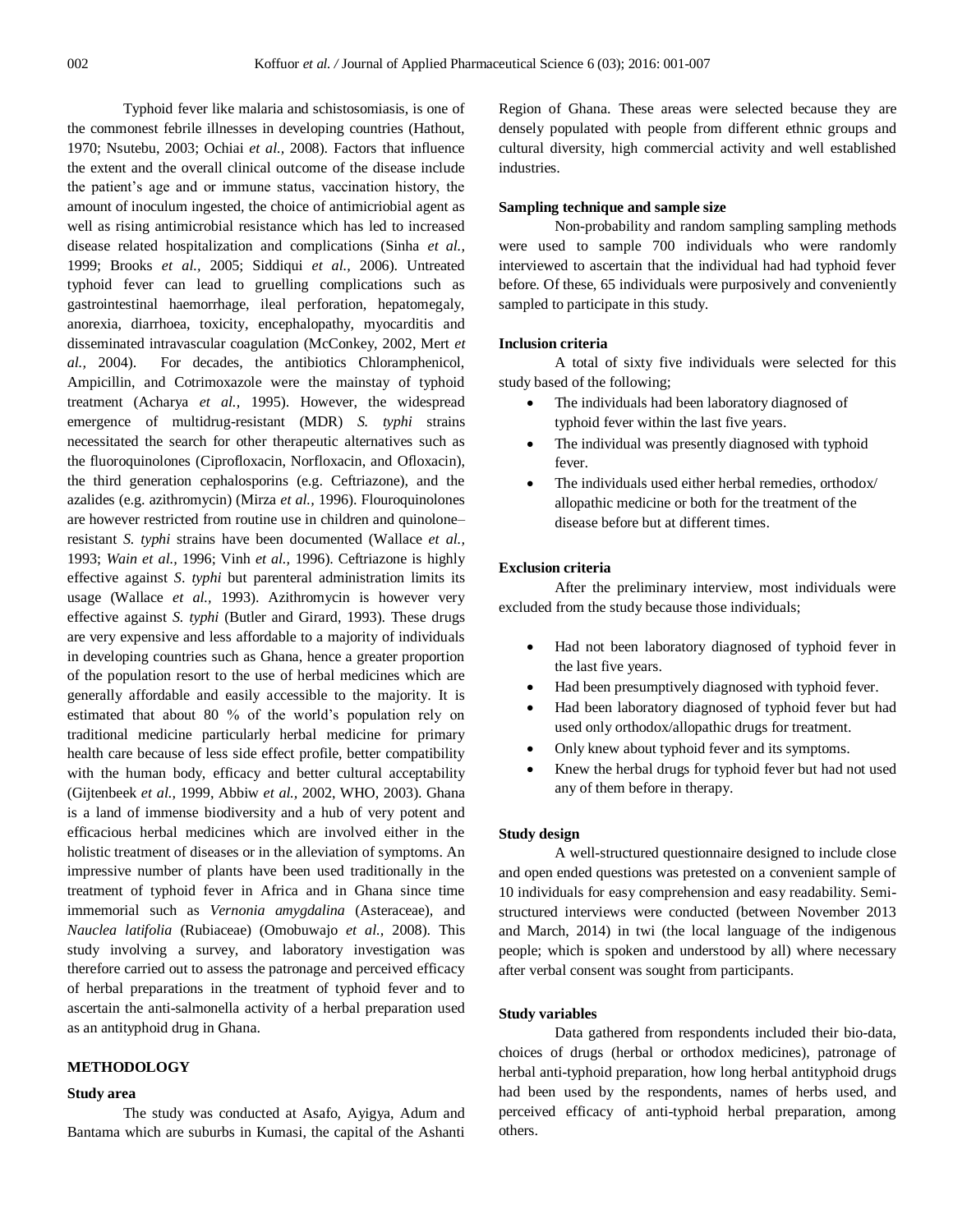#### **Data analysis**

The data obtained from respondents were analyzed using SPSS (Statistical Package for Social Scientists) version 20.0 for windows. Graphs were drawn with GraphPad prism Version 6 (GraphPad Software, San Diego California USA, [www.graphpad.com\)](http://www.graphpad.com/).

#### **Anti-salmonella activity of a herbal antityphoid drug**

# *Preparation of the herbal antityphoid product (NCVP)*

This formula was provided by Adutwumwaa Herbal Industries Limited, Abuakwa, Kumasi, in the Ashanti Region of Ghana; a manufacturer of prepackaged herbal products. The plant parts of *Nauclea latifolia* (roots), *Cassia alata* (leaves), *Vernonia amygdalnas* (leaves) and *Phyllantus fraternus* (leaves) were obtained from Techiman, in the Brong Ahafo Region of Ghana. These were selected based on the most common herbs mentioned by respondents.

The plants were authenticated by a Pharmacognosist, in the Department of herbal medicine, KNUST, Ghana. The plant parts as outline above were quantified in the ratio of 10:1:1:1 respectively, combined and boiled for two hours with 10.5 litres of water. The herbal preparation was evaporated to dryness in a hot air oven at 40 °C.

The weight of sample before drying was 90.59g and the percentage yield after evaporation to dryness was 16.82%. The dry powder, labelled NCVP, was stored in a dessicator and portions of it reconstituted in sterile water for use in this study.

# *Drugs Used*

Ciprofloxacin hydrochloride (Denk Pharma GmbH & Co. KG., Germany) was used as the reference anti-salmonella drug.

### *Determination of anti-salmonella activity of NCVP*

The broth dilution method was employed in the determination of Minimum Inhibitory Concentration (MIC), using a 200 µl volume 96 well microtitre plate. A stock solution of NCVP of concentration 256 µg/µl was prepared. From this, 200 µl dilute solutions of NCVP of concentrations 1, 2, 4, 8, 16, 32, 64, and 128 µg/µl were prepared using 80 µl of double strength nutrient broth, 10 µl of *S. typhi* suspension, a volume of the NCVP stock solution, and sterile water to make up to volume. The same was done for ciprofloxacin  $(1, 2, 4, 8, 16, 32, 64, 4$  and  $128 \mu g/\mu l$ ; the reference anti-salmonella antibiotic used. The mixtures were incubated for 48 hours at 37 °C and the MICs estimated.

#### **RESULTS**

# **Demographic characteristics of sampled population**

Of the 65 respondents who had ever had typhoid fever before, 34 (52%) were male while 31 (48%) were female. The modal age (25; 38.5%) was 31-40 years. The majority 34 (52.3%) of the respondents were traders (Table 1).

# **Patronage of herbal anti-typhoid preparation**

Results indicate that 46 (70.8%) [25 males, 21 females], used herbal anti-typhoid preparations while 19 (29.2%) were using orthodox drugs. Of the 46 using herbal preparations, 19 (41.3%) used pre-packaged herbal products, while 27 (58.7%) used extemporaneous preparations made from various combinations of herbs and leaves listed in Table 2. Data on patronage did not seem to differ significantly among gender however the 21-30 and the 31-40 year ranges had 64.7 % and 60% patronage respectively. All the unemployed, as well as majority of civil servants (83.3%) and traders (76.5%) patronized herbal preparations (Table 3).

## **How long individuals had used herbal antityphoid drugs**

The highest recorded time for which herbal anti-typhoids have been used by respondents anytime they had typhoid fever, after being introduced to it, was 8 years and this was by 2 (4.3%) respondents. The least duration of time was within three months and this was by  $7$  (15.2%). The majority 12 (26.1%) of respondents had used these within four to six months after being introduced as this was their first time of having the disease (Table 4).

## **Perceived efficacy of anti-typhoid herbal preparation**

While majority, 42 (91.3%), recovered after the use of the herbal anti-typhoid products (according to medical laboratory confirmation), six (8.7%) did not recover. Seven (15.2%) had relapse of the disease; two after one month, and five, within three months. Nine (19.6%) experienced side effects (i.e. two, three, and four experienced dizziness, diarrhea, and vomiting respectively) after the use of the herbal anti-typhoid products but these were not severe (the diarrhea, and vomiting were self-limiting). Thirtyseven (80.4%) experienced no side effects.

#### **Combination of herbal and orthodox antityphoid products**

Based on the result obtained from combination of herbal and orthodox antityphoid drugs, 14.3% of the users of herbal antityphoid products combined theirs with orthodox drugs while 85.7% used only herbal antityphoid products.

Table 1: Age and employment status of 65 respondents used in the study on the patronage and perceived efficacy of herbal preparations used in the treatment of typhoid fever in Kumasi, Ghana.

| . .<br>Gender | Frequency/percentage | Age range | Frequency/Percentage | Occupation    | Frequency/Percentage |
|---------------|----------------------|-----------|----------------------|---------------|----------------------|
| Males         | 34 (52%)             | $1 - 20$  | 12 (18.5%)           | Farmers       | $3(4.6\%)$           |
| Females       | 31 (48%)             | 21-30     | 17 (26.2%)           | Traders       | 34 (52.3%)           |
|               |                      | $31-40$   | 25 (38.5%)           | Civil servant | $6(9.2\%)$           |
|               |                      | $41 - 50$ | $10(15.4\%)$         | Unemployed    | $3(4.6\%)$           |
|               |                      | > 50      | $(1.5\%)$            | Student       | 17 (29.2%)           |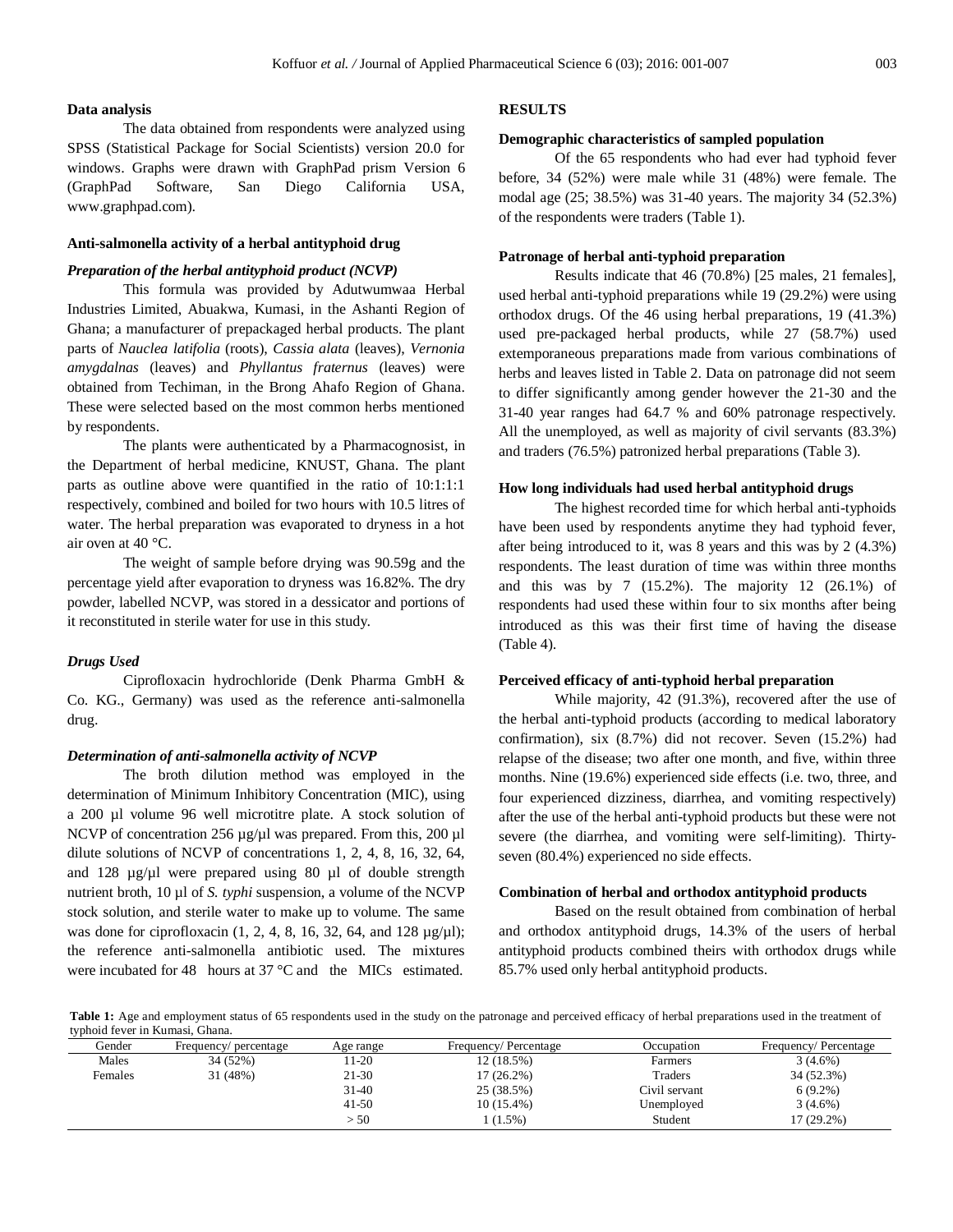| <b>Herbs</b>             |                       |           |            |
|--------------------------|-----------------------|-----------|------------|
| <b>Botanical names</b>   | Vernacular/local name | Frequency | Percentage |
| Nauclea latifolia        | Kankanu               | 14        | 30.4       |
| Morinda lucida           | Konkronma             | 19        | 41.3       |
| Citrus aurantifolia      | Ankaadwea             |           | 15.2       |
| Persia americana         | Paya                  | 9         | 19.6       |
| Paullinia pinnata        | Tuantini              | 11        | 23.9       |
| Ricinodendron heudelotii | Wan ma                |           | 4.3        |
| Alchornea cordifolia     | Agyamma               |           | 6.5        |
| Picralima nitida         | Zkuamen               |           | 10.9       |
| Terminalia superba       | ξfram                 |           | 2.1        |
| Rauwolfia vomitoria      | Kakapenpen            | 11        | 23.9       |
| Mangifera indica         | Amango                | 8         | 17.4       |
| Trichilia ornithothera,  | Tanuro niniakra       | 2         | 4.3        |
| Vernonia amygdalina      | Anwowene              | 19        | 41.3       |
| Cassia alata             | Simpe                 | 15        | 32.6       |
| Phyllantus fraternus     | Abčwommaguwakyi       | 12        | 26.1       |
| Azadirachta indica       | Nim tree              | 16        | 34.7       |
| Carica papaya            | ΒξξfrZ                | 15        | 32.6       |
| Spathodea campaulata     | Kuakuanusu            | 3         | 6.5        |
| Antholeisia nobilis      | čkuafo kZtZ           |           | 2.1        |
| Cymbopogon citrates      | Tee sare              |           | 6.5        |

The names of the herbs were obtained from the list of active ingredients on the products mentioned by the respondents themselves. Respondents gave vernacular names which were translated into their botanical names.

| Table 3: Data on the frequency and the percentage patronage of the 46 individuals who used herbal antityphoid drugs to treat typhoid fever. |  |  |  |  |  |  |  |
|---------------------------------------------------------------------------------------------------------------------------------------------|--|--|--|--|--|--|--|
|---------------------------------------------------------------------------------------------------------------------------------------------|--|--|--|--|--|--|--|

| Gender  | <b>Frequency</b><br>percentage | $%$ patronage | Age range | <b>Frequency</b><br>Percentage | % patronage | Occupation    | Frequency/<br>Percentage | % patronage |
|---------|--------------------------------|---------------|-----------|--------------------------------|-------------|---------------|--------------------------|-------------|
| Males   | 25 (54.3%)                     | 73.5          | 11-20     | 12 (26.1%)                     | 100         | Farmers       | $2(4.3\%)$               | 66.7        |
| Females | 21 (45.7%)                     | 67.8          | 21-30     | 11 (23.9%)                     | 64.7        | Traders       | 26 (56.5%)               | 76.5        |
|         |                                |               | $31-40$   | 15(32.6%)                      | 60          | Civil servant | $5(10.9\%)$              | 83.3        |
|         |                                |               | $41 - 50$ | $10(15.2\%)$                   | 100         | Unemployed    | 3(6.5%)                  | 100         |
|         |                                |               | > 50      | $(0.02\%)$                     | 100         | Student       | 10(21.7%)                | 52.6        |

#### **Table 4:** How long respondents have been using herbal anti-typhoid drugs to treat typhoid fever after being introduced to it.

| . .<br>Time period | . .<br>Frequency $(n)$ | Percentage $(\% )$ |
|--------------------|------------------------|--------------------|
| $0-3$ months       |                        | 15.2               |
| 4-6 months         | 12                     | 26.1               |
| 7-9 months         |                        | 15.2               |
| $10-12$ months     |                        | 10.9               |
| 2 years            |                        | 8.7                |
| 4 years            | r                      | 13.0               |
| 7 years            |                        | 6.2                |
| 8 years            |                        | 4.3                |
| Total              | 46                     | 100.0              |

|  |  |  | Table 5: Minimum Inhibitory Concentration of ciprofloxacin and herbal antityphoid product (NCVP) on growth of Salmonella typhi in the broth dilution method. |
|--|--|--|--------------------------------------------------------------------------------------------------------------------------------------------------------------|
|  |  |  |                                                                                                                                                              |

|       |  |                          | Concentration $(\mu g/\mu l)$ |    |    |     |
|-------|--|--------------------------|-------------------------------|----|----|-----|
| Wells |  |                          | 16                            | 32 | 64 | 128 |
|       |  |                          | NCVP (Decoction)              |    |    |     |
|       |  | $\overline{\phantom{0}}$ | $\overline{\phantom{a}}$      | -  |    |     |
|       |  | $\sim$                   |                               |    |    |     |
|       |  |                          |                               |    |    |     |
|       |  |                          |                               |    |    |     |
|       |  |                          | Ciprofloxacin hydrochloride   |    |    |     |
|       |  | $\overline{\phantom{0}}$ |                               |    |    |     |
|       |  |                          |                               |    |    |     |
|       |  |                          |                               |    |    |     |
|       |  |                          |                               |    |    |     |

The '-' (negative sign) used signifies the inhibition of the bacteria *Salmonella typhi* at the different concentrations. The '+' (positive sign) used signifies the presence of the bacteria *Salmonella typhi* at the different concentrations.

# **Anti-salmonella activity of NCVP**

At concentrations of 4, 8, 16, 32, 64, and 128  $\mu$ g/ $\mu$ l, there was complete inhibition in growth of *Salmonella typhi* by both NCVP and ciprofloxacin in all the wells (A-H). At concentration

2  $\mu$ g/ $\mu$ l, there was also inhibition of growth of the organism by Ciprofloxacin in wells E-H. For the concentration 1  $\mu$ g/ $\mu$ l, there was presence of growth in all the wells (A-H) for both NCVP and Ciprofloxacin (Table 5).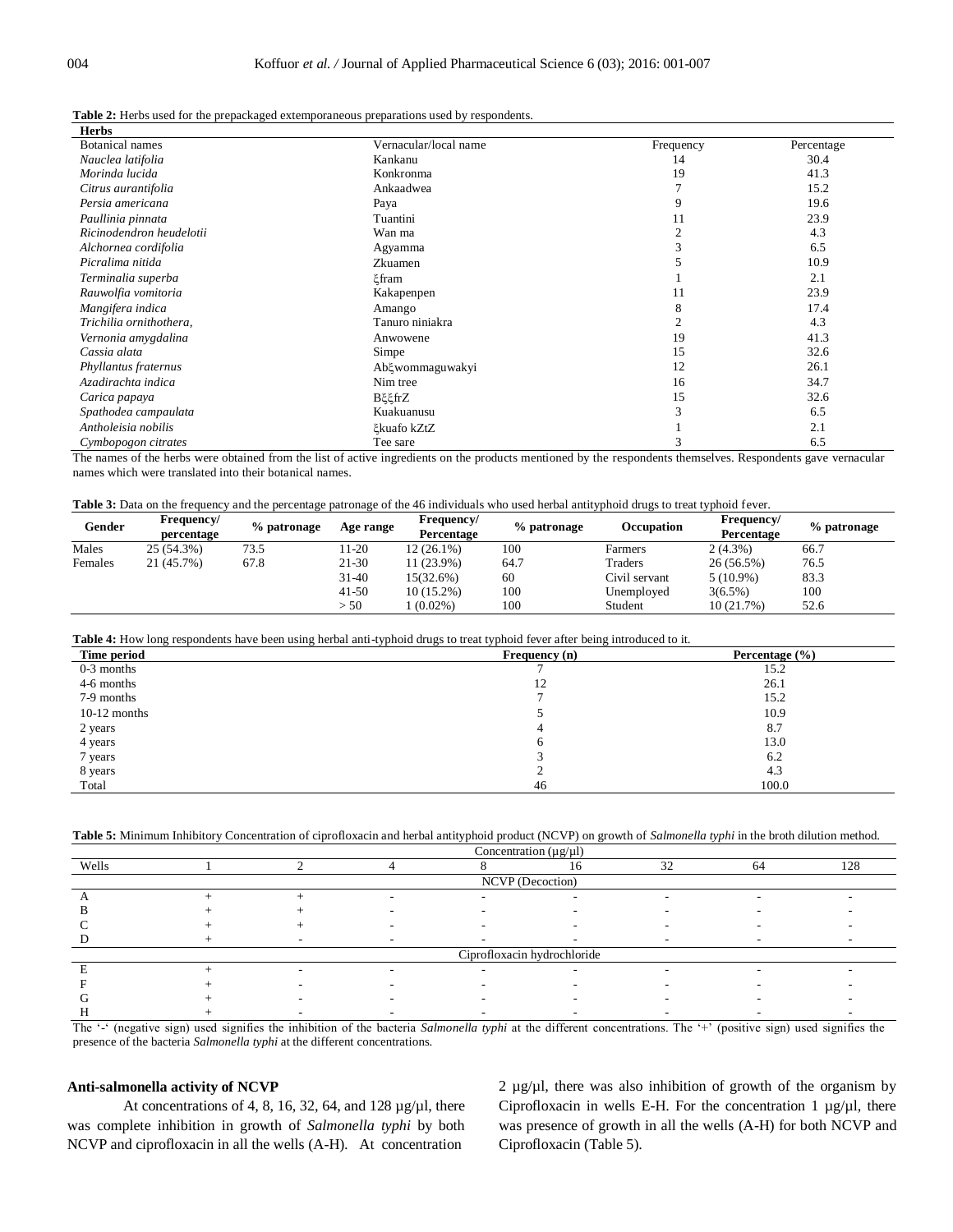### **DISCUSSION**

The vast contribution of traditional medicine to the wellbeing and the improvement in the quality of life of the *African* particularly the Ghanaian cannot be overemphasized. Despite the numerous challenges facing traditional medicine use globally such as standardization, stability and quality control issues, traditional medicines have managed to thrive well through the years (Sen *et al.,* 2011; Gyasi *et al.,* 2015). Based on this background, this study was conducted to ascertain the perceived efficacy and hence the patronage of herbal preparations used in the management of typhoid fever, and to ascertain the anti-salmonella activity of a herbal preparation used as an antityphoid drug in Kumasi, the second largest city in Ghana.

Of 65 purposively sampled individuals who had typhoid fever, males were more than females (52%:48%). Evidence exists to support this distribution, that typhoid fever is more prevalent in males than females (Hosoglu *et al.,* 2004). The exact reason for this male predisposition to the infection is not well known although it is possible that males have an increased exposure to unsafe drinking water and food than females (Whitaker *et al.,* 2009). More than half (64.7%) of the respondents were between 20 - 40 years which was in line with findings from previous studies. For instance, the study by Akinyemi *et al.,* (2000) on antibacterial screening of five Nigerian medicinal plants used against *S*. *typhi* and *S*. *Paratyphi* showed that young adults were more predisposed to the infection. Going about their normal daily activities, young adults are more likely to consume food and water contaminated with *S. typhi* strains, or come into contact with individuals who are carriers of the disease.

Majority (52.3%) of the respondents were traders. In Ghana, traders have a high probability of exposure to *Salmonella typhi* by coming into contact with carriers, ingestion of contaminated food and water, or being exposed to non-sanitary or unhygienic environments. When *S. typhi* enters the digestive system, it multiplies in the intestines and spreads rapidly throughout the blood stream causing a systemic infection with associated symptoms such as fever, headache, nausea, loss of appetite, constipation and diarrhoea (House *et al.,* 2001). Currently, global typhoid fever prevention strategy is focused at improving sanitation by ensuring clean and safe food and good water supplies, identification and efficient treatment of chronic *S. typhi* carriers as well as the use of typhoid vaccines (Crump and Mintz, 2010).

A lot of people in Africa, and in Ghana resort to herbal medicines as their first line of treatment when they are sick (Gyasi *et al.,* 2015). This fact has also been made evident by the findings of this study. In this study, 70.8% of the respondents with typhoid fever used herbal medicine for treatment. This is line with results of a previous study conducted in the Kumasi Metropolis and the Sekyere South District in Ghana on prevalence and pattern of traditional medical therapy utilization (Gyasi *et al.,* 2015). Out of this number, 21 were females while 25 were males. This result showing male dominance in the use of traditional medicine is in

contrast to the results of previous studies where females dominate in the use of herbal medicine (Loera *et al.,* 2001, Adusumilli *et al.,* 2004).

In recent times, public interest in natural remedies, mostly herbal medicine, has increased drastically not only in developing countries but also highly industrialized countries (Grunwald, 1995). This has increased international trade in herbal medicine tremendously. Self-prescribed herbal remedies are on the ascendency these days for the treatment of diseases such as headaches, insomnia, fever, malaria, intestinal disorders, typhoid fever, depression, coughs, cancer, premenstrual syndrome etc (Crag *et al.,* 1993, Craig, 1999). Medicinal plants such as *Morinda lucida, Magnifera indica, Carica papaya, Paullina pinnata, Phyllantus fraternus, Cassia alata, Veronia amydalina* and *Rawolfia vomitoria* are very popular and have been used in the management of several diseases including typhoid fever since prehistoric times (Akinyemi, 2000; Ashafa and Olunu, 2011). The popularity and usage of these plants have been confirmed in this study as a lot of respondents alluded to the fact that they had used these medications for the management of typhoid fever. In his study, majority (76.2%) of the respondents after being introduced to herbal anti-typhoid drugs a year had used it to treat typhoid fever (Table 4). It appears there is massive usage of herbal products in the management of both acute and chronic conditions (Zollman and Vikers, 1999, Li and Wang, 2005) and this has been evidenced in this study as 2 (4.3%) had used herbal anti-typhoid preparations, anytime they had the infection, for about 8 years.

It is known that factors considered in selecting herbal medicine as a choice of treatment include the efficacy of the medicine, affordability, convenience and easy accessibility (Eddouks *et al.,* 2002). Due to the known and documented side effects caused by synthetic products, herbal products are now moving from fringe to mainstream use with a lot of people seeking health remedies from natural products (Johnson and William, 2002). Herbal products which were hitherto confined to health food shops are now marketed in a lot of pharmacies. Whereas some herbal products contain physiologically safe and beneficial active constituents, others may not be unsafe to use. Some herbs are classified as unsafe even in minute quantities by the Food and Drug Administration (Larkin, 1983, Saxe, 1987). Natural medicinal plants are however in danger of extinction due to unscrupulous harvesting techniques and loss of growth habitat. During the collection of medicinal products for curative purposes, the season, age of the plant, storage conditions, and temperature play an indispensable role in its potency.

The fact that 91.3% of users of herbal anti-typhoid preparations have recovered (confirmed by medical laboratory tests) after use support the findings of several studies done to prove the efficacy of herbal anti-typhoid products (Ernst, 2005, Bent, 2008). It is generally believed that herbal preparations are pure because they are prepared using natural bases without any additives. However, there is limited scientific evidence to ascertain the safety and side effect profile of most herbal products (Bent, 2008). In this study, 9 (19.6%) experienced mild side effects after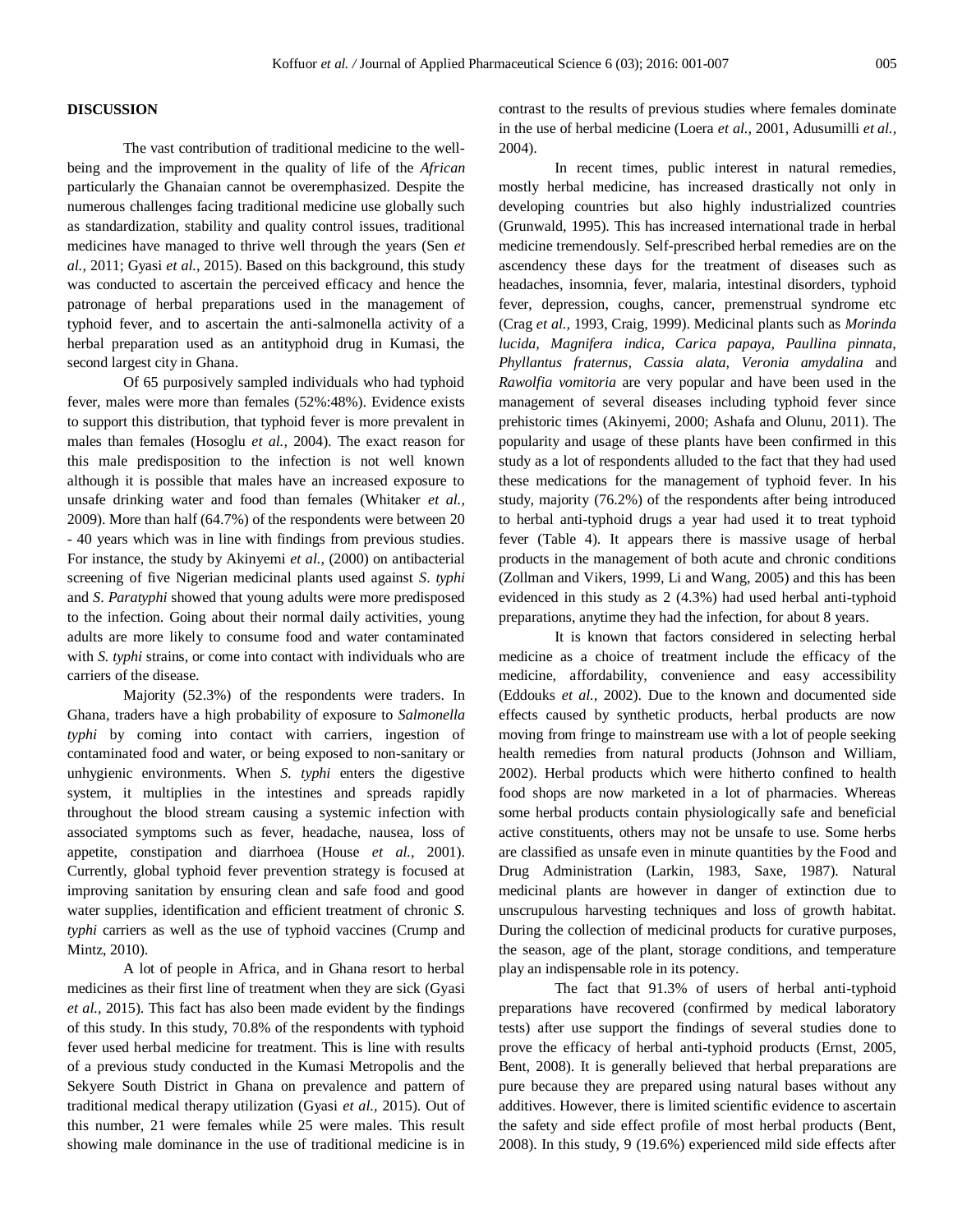using herbal anti-typhoid products. Side effects of herbal preparations can range from relatively mild ones such as diarrhea, vomiting and dizziness as reported in this study to more serious and complex ones such as hepatotoxicity, precipitous labor, tetanic uterine contractions, hyperthermia, hypertension, seizures and coma as reported in previous studies (MacGregor *et al.,* 1989, McFarlin *et al.,* 1999; Wells and Bjorksten, 1989).

Attempts have been made to integrate traditional and orthodox medical systems although it has seen much difficulty. Polytherapy is indicated as a good pharmaceutical principle however, further studies are needed to ascertain the relative advantage of polytherapy (Ebong *et al.,* 2008). Polyherbal therapy is also recommended as a good pharmaceutical principle because of its advantage of producing maximum therapeutic efficacy with minimum side effects (Ebong et al., 2008, Chan, 2003). Out of the total users of the herbal anti-typhoid products, 14.3% combined theirs with orthodox medicine.

The herbal anti-typhoid mixture tested for antisalmonella activity contained *Vernonia amygdalina*, *Cassia alata, Phyllanthus fraternus* and *Nauclea latifolia* in a ratio of 1:1:1:10 respectively. These herbs have good antibacterial activity especially against gram negative bacteria, analgesic, anti-diabetic, anthelmintic, anticancer, antimalarial, antioxidant and antiinflammatory properties. This is because they contain flavonoids, sesquiterpine lactones, saponins, tannins, alkaloids and sterols in varying degrees (Ebong *et al.,* 2008, Abosi and Raseroka, 2003, Akah and Okafor, 1992).

*In vitro* studies was carried out to prove the efficacy of the herbal anti-typhoid preparation by cultivating *S. typhi* on bismuth sulphite agar. The presence of *S. typhi* was confirmed by the growth of silver rabbit eyed colonies on the agar. Isolation of *S. typhi* was done by sub-culturing into a test tube containing nutrient broth which had a cloudy top indicating growth of viable organisms.

Ciprofloxacin, which is a fluoroquinolone, was used as a standard solution as it is one of the leading orthodox drugs used in the treatment of typhoid fever. Using the broth dilution method, ciprofloxacin inhibited *S. typhi* at a minimum concentration of 2  $\mu$ g/ $\mu$ l while the herbal mixture inhibited the organism at 4  $\mu$ g/ $\mu$ l indicating that ciprofloxacin is more potent than the plant extract. Also, ciprofloxacin had higher antimicrobial activity than the herbal mixture.

In addition to the increasing complexity of managing typhoid fever because of antimicrobial resistance, there is a strong case for much greater effort in disease control through improvements in sanitation, greater access to safe water and food, identification and treatment of *S. typhi* carriers and more widespread use of currently available vaccines in populations at high risk of infection.

# **CONCLUSION**

Herbal anti-typhoid preparations are highly patronized and have been reported to be efficacious in the treatment of typhoid fever. Experimentally the herbal mixture prepared from *Vernonia amygdalina*, *Cassia alata, Phyllanthus fraternus,* and *Nauclea latifolia* showed anti-salmonella activity by inhibiting the growth of *Salmonella typhi* at a Minimum Inhibitory Concentration of 4 µg/µl.

#### **ACKNOWLEDGEMENT**

Our sincere thanks goes to Madam Adutwumwaa, CEO, Adutwumwaa Herbal Industries Limited, Abuakwa, Kumasi, Mr Francis Kwabena Amankwah; Technician at the Department of Pharmaceutical Microbiology, Faculty of Pharmacy and Pharmaceutical Sciences, KNUST for his immense support throughout this work, and to Mr Clifford Asare, Technician, Department of Herbal Medicine for translating the vernacular names of the herbs to their botanical names.

#### **REFERENCES**

Abbiw D, Gillett H, Agbovie T, Akuetteh B, Amponsah K and Afriyie, O. "Conservation and sustainable use of medicinal plants in Ghana". Cambridge: United Nations Environment Programme, 2002; 3- 32.

Abosi AO, Raseroka BH, Benjamin H. In vivo antimalarial activity of *Veronia amygdalina*. Brit J Biomed Sci, 2003; 60(2):89-91.

Acharya G, Butler T, Ho M, Sharma PR, Tiwari M, Adinkari RK, Khagda JB, Pokhrel B, Pathak UN. Treatment of typhoid fever: randomized trial of a three-day course of ceftriaxone versus a fourteen-day course of chloramphenicol. Am J Trop Med Hyg, 1995; 52: 162-5.

Adusumilli PS, Ben-Porat L, Pereira M, Roesler D, Leitman IM. The prevalence and predictors of herbal medicine use in surgical patients. JACS, 2004; 198(4): 583-90.

Akah P.A and Okafor C.L. Blood sugar lowering effect of *Veronia amygdalina* Del, in an experimental rabbit model. Phytother. Res, 1992; 6(3):171-3.

Akinyemi KA. Antibacterial screening of five Nigerian medicinal plants against *S*. *typhi* and *S*. *Paratyphi.* JNICA, 2000; 3(1): 30- 3.

Akinyemi KO, Coker AO, Olukoya DK, Oyefolu AO, Amorighoye EP, Omonigbehin EO. Prevalence of multi-drug resistant *Salmonella typhi* among clinically diagnosed typhoid fever patients in Lagos, Nigeria. Zeitschrift fur Naturforschung C, 2000; 55(5-6), 489-93.

Ashafa AOT, Olunu OO. Toxicological evaluation of ethanolic root extract of *Morinda lucida* (L.) Benth. (Rubiaceae) in male wistar rats. JNP, 2011; 2(2): 108-14.

Ashbolt NJ. Microbial contamination of drinking water and disease outcomes in developing regions. J Toxicol, 2004; 198(1-3):229-38. Bent S. Herbal medicine in the United States: review of efficacy, safety, and regulation. J Gen. Intern. Med, 2008; 23(6): 854-9.

Bhutta ZA and Dewraj HL. "Current concepts in the diagnosis and treatment of typhoid fever". BMJ, 2006; 333(7558):78-82.

Bhutta ZA. Typhoid fever. In: Rakel RE, Bope ET, eds. Conn's current therapy. Philadelphia PA: Saunders, 2006; 215-8.

Brooks WA, Hossain A, Goswami D, Nahar K, Alam K, Ahmed N. Bacteremic typhoid fever in children in an urban slum, Bangladesh. Emerg. Infect. Dis, 2005; 11: 326-9.

Butler T and Girard E. Comparative efficacies of azithromycin and ciprofloxacin against experimental *Salmonella typhimurium* infection in mice. J. Antimicrob. Chemother, 31(2):313-9.

Chan K. Some aspects of toxic contaminants in herbal medicines. Chemosphere, 2003; 52(9): 1361-71.

Crag GM, Schepartz SA, Suffness M, Grever MR. The taxol supply crisis: new NCI policies for handling the large-scale production of novel natural product anticancer and anti-HIV agents. J. Nat. Prod, 1993; 56: 1657-68.